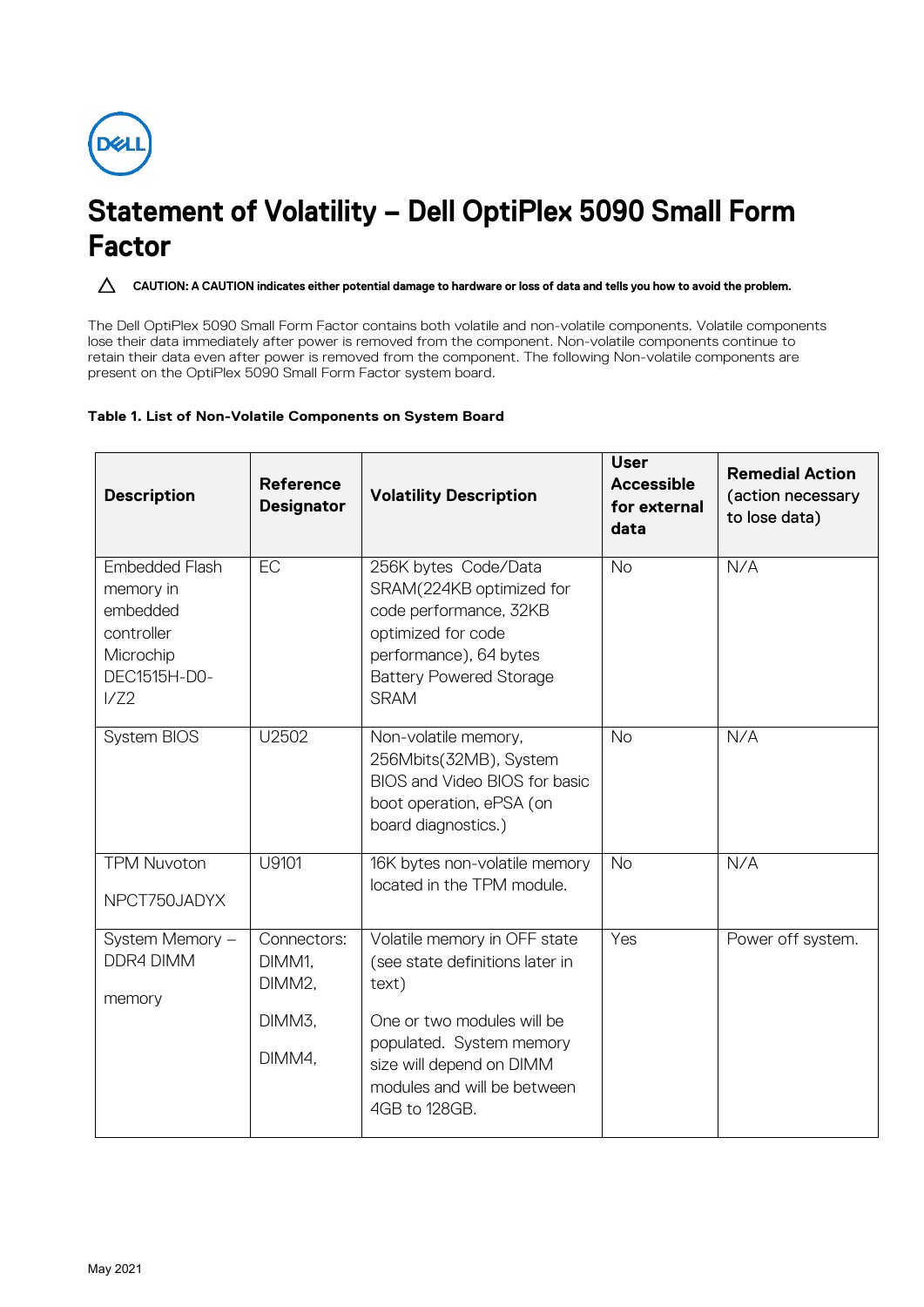| <b>Description</b>                            | <b>Reference</b><br><b>Designator</b>                 | <b>Volatility Description</b>                                                                                                                                                              | <b>User</b><br><b>Accessible</b><br>for external<br>data | <b>Remedial Action</b><br>(action necessary<br>to lose data) |
|-----------------------------------------------|-------------------------------------------------------|--------------------------------------------------------------------------------------------------------------------------------------------------------------------------------------------|----------------------------------------------------------|--------------------------------------------------------------|
| System memory<br><b>SPD EEPROM</b>            | On memory<br>DIMM(s)                                  | Non-volatile EEPROM<br>memory. (256 bytes). One<br>Device present on each DIMM.<br>Stores memory manufacturer<br>data and timing information for<br>correct operation of system<br>memory. | <b>No</b>                                                | N/A                                                          |
| RTC CMOS                                      | <b>RTC</b>                                            | Volatile battery back-backed<br>CMOS memory 256 bytes.<br>Stores CMOS information.                                                                                                         | <b>No</b>                                                | Removing the on<br>board Coin Cell<br>battery.               |
| Video memory -<br>$type - see next$<br>column | <b>UMA</b><br>architecture-<br>uses system<br>memory. | Volatile memory in off state.<br>UMA uses main system<br>memory size allocated out of<br>main memory.                                                                                      | <b>No</b>                                                | Enter S3-S5 state<br>below.                                  |
| M.2 Solid State<br><b>Disk</b>                | User<br>replaceable                                   | Non-volatile magnetic media,<br>various sizes in GB.                                                                                                                                       | Yes                                                      | Low level format.                                            |
| Hard drive                                    | User<br>replaceable                                   | Non-volatile magnetic media,<br>various sizes in GB.                                                                                                                                       | Yes                                                      | Low level format.                                            |
| CD-ROM/RW/DVD/<br>DVD+RW/Diskette<br>Drives   | User<br>replaceable                                   | Non-volatile optical/magnetic<br>media.                                                                                                                                                    | Yes                                                      | Low level<br>format/erase.                                   |
|                                               |                                                       |                                                                                                                                                                                            |                                                          |                                                              |

All other components on the motherboard will lose data once power is removed from the system. Primary power loss (Unplug the power cord and remove the battery) will destroy all user data on the memory (DDR4, 2666/2933/3200MHz). Secondary power loss (removing the on board coin cell battery) will destroy system data on the system configuration and time-of-day information.

In addition, to clarify memory volatility and data retention in situations where the system is put in different ACPI power states the following is provided (those ACPI power states are S0, S1, S3, S4 and S5):

S0 state is the working state where the dynamic RAM is maintained and is read/write by the processor.

S1 state is a low wake-up latency sleeping state. In this state, no system context is lost (CPU or chip set) and hardware maintains all system contexts.

S3 is called "suspend to RAM" state or stand-by mode. In this state the dynamic RAM is maintained. Dell systems will be able to go to S3 if the OS and the peripherals used in the system supports S3 state. Linux and Windows7 support S3 state.